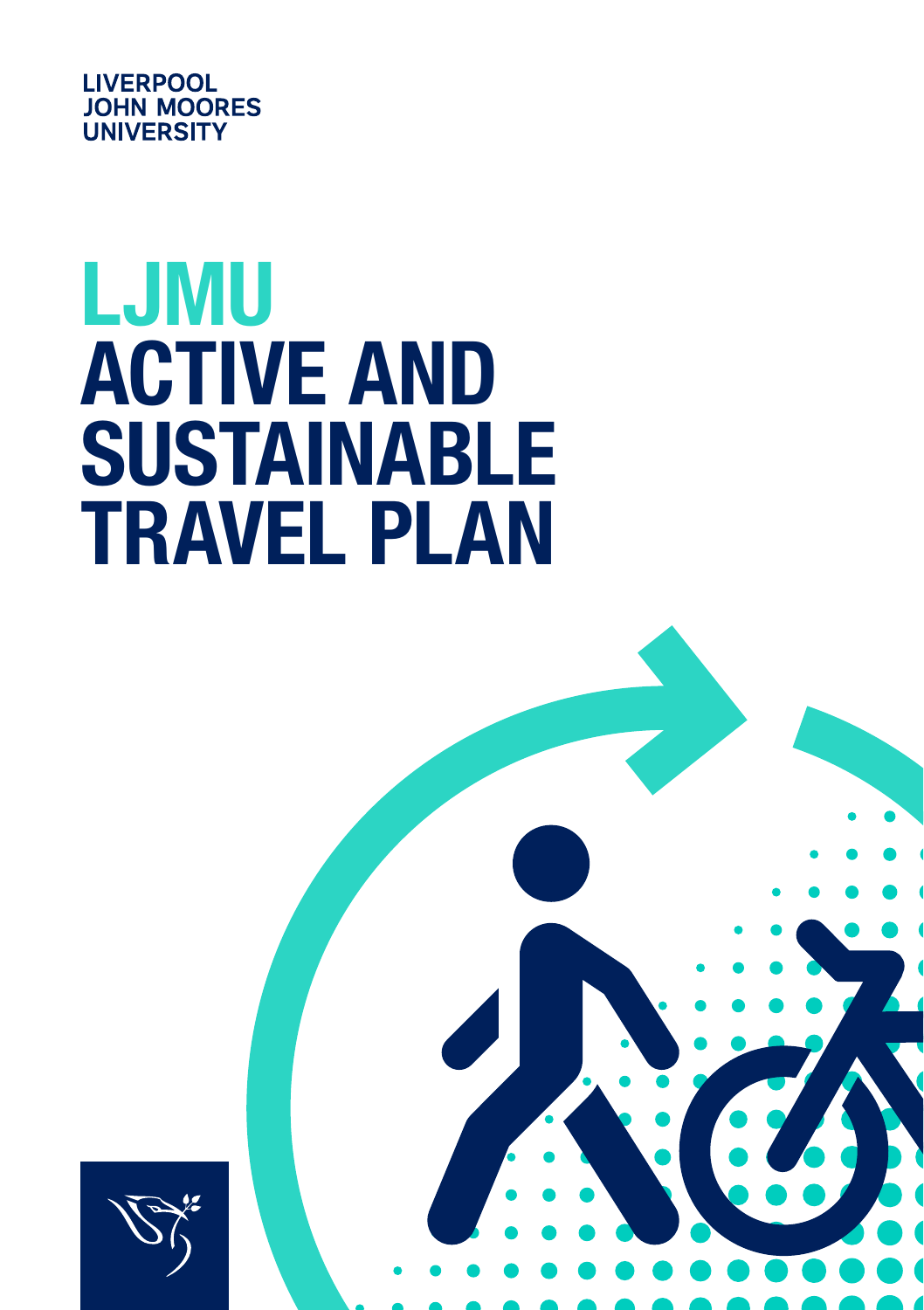## A MESSAGE FROM THE VICE-CHANCELLOR

We are committed to being a university which actively promotes healthier and sustainable communities, for the benefit of the people who live, work and study here. LJMU is the beating heart of the Liverpool City Region, with a community of over 30,000 people including students and staff who every day travel to enjoy the exciting opportunities of the place we live. Therefore, this plan and the accompanying action plan lay out how we intend to encourage and support greater use of the active and sustainable travel options available to all of us, both within the University, and the wider community.

Our plan has been informed following a series of engagement opportunities with our staff and students. We have also worked closely with Sustrans, a leading sustainable travel charity that inform local and national policies regarding active travel. By linking our hybrid working policy, carbon management plan and Health and Wellbeing plan, we are able to offer our staff and students a range of initiatives that will support active and sustainable travel choices.

Active travel can be for complete journeys or parts of a journey, and more people in the community making more active travel journeys can lead to a range of positive individual and shared outcomes. These include improved health, reduced traffic congestion and reduced pollution.

We recognise that our staff and students all have different circumstances that may influence our choices in modes of travel. Therefore this plan is not intended to penalise anyone, rather that it promotes

and aims to remove barriers to engaging with active or sustainable travel for at least part of your journey to and from the University or whilst on University business.

The Liverpool City Region is at a key juncture in the development of its sustainable travel thinking and strategy. The publication of the Bike First report in 2020, and the LCR Walking and Cycling strategy, are significant milestones. These developments offer a real opportunity for LJMU to change the way we travel and we, as University, have an important role in advocating for and playing our role in delivering a healthier and more sustainable travel infrastructure. We believe that this will have significant benefits for the University, our staff, students – offering better connected and more attractive, city campuses and a more compelling student life offer.

I am very much looking forward to us working together to deliver the ambitions of this plan and building on the successes achieved to date.



Mark Power Vice-Chancellor



### LJMU ACTIVE AND SUSTAINABLE TRAVEL PLAN

LJMU's active travel and sustainable travel plan is founded on enabling staff and students to undertake active and/or sustainable travel, for example walking and cycling, for at least part of their commute.

This aligns with the declaration of a climate emergency by the University in February 2020, which requires a renewed focus on providing low carbon and carbon neutral travel options. The plan is underpinned by the United Nations Sustainable Development Goals (SDGs), which is a global framework that aims to achieve a better and more sustainable future for all. Sustainable Development Goal 11 of this framework (Sustainable cities and communities) advocates walking, cycling or the use of public transport in order to reduce the impact of air pollution and support the development of adequate and sustainable services and infrastructure.

LJMU wants to provide an Estate that is built for people, which promotes health and wellbeing, and makes people feel safe and secure. We aim to reach the point where walking and cycling are the natural choices for most journeys to and between campus buildings. Our Estate creates an attractive destination in its own right and contributes to a vibrant city centre, connected to local communities and their amenities. There are green spaces and plenty of seating and resting opportunities for people to connect and socialise.

#### We are committed to:

- Providing staff and students with easy access to different transport modes that are active and/or sustainable.
- Removing the barriers to staff and students wishing to participate in active travel.
- Providing high quality facilities including showers, lockers, changing and drying areas available in all buildings.
- Strengthen responsibility and accountability for effective active and sustainable travel support in the management structure
- Advocating for its staff and students by engaging with local partners to ensure that Liverpool City Council see us as a significant partner in the development of Local Cycling and Walking Infrastructure Plans.

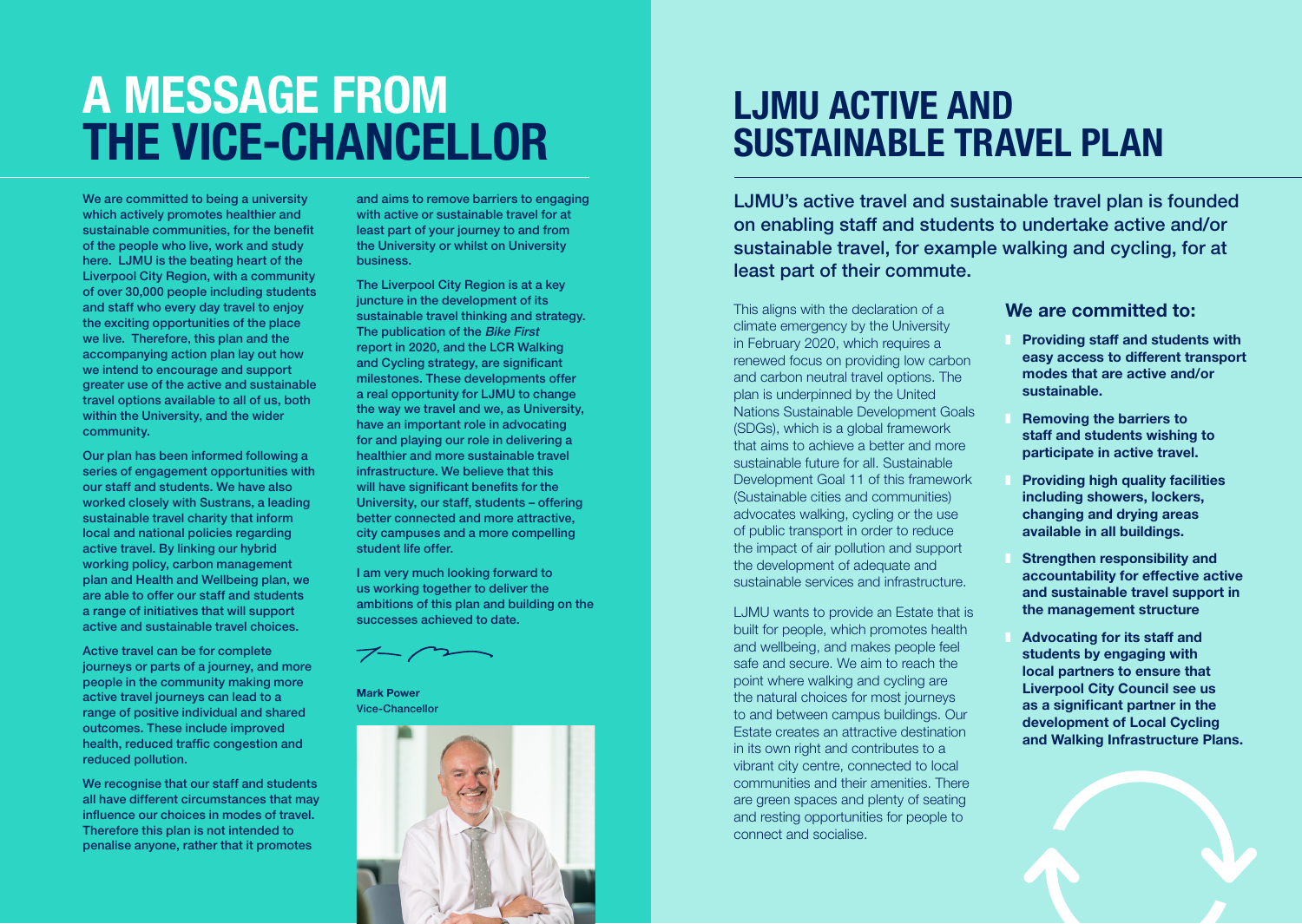### THE FIVE PILLARS OF THE LJMU ACTIVE AND SUSTAINABLE TRAVEL PLAN ARE:

#### ACCESS TO **OPPORTUNITIES**

the University is committed to **equal** and equitable access to opportunities for all staff and students. This includes how staff and students access opportunities through travel. By ensuring that provision for and access to sustainable and healthy modes of travel are available to all, LJMU will facilitate and incentivise sustainable and active modes of travel for work or study at the university.

### 1 2 **SOCIAL RESPONSIBILITY**

The University takes social responsibility seriously, we will actively seek opportunities to contribute to the wellbeing and prosperity of the city of Liverpool. LJMU will work with our partners LCC and LCRCA to enhance the public realm and improve the active travel network through its estates programme, which will be a key part of LJMU consolidating its position as a civic university.

### 3 AN ENVIRONMENT IN WHICH STAFF AND STUDENTS CAN FLOURISH AND THRIVE

The University is committed to providing an environment in which staff and students flourish and thrive. LJMU will Provide opportunities and support for staff and students to choose active travel options that can easily be built into daily lives is key to the university's health and wellbeing strategy.

### 4 **ENVIRONMENTAL** IMPACT

The University is seeking to minimise its impact on the environment wherever possible to reduce its carbon footprint. Reducing scope 3 emissions from student and staff commuting by supporting a plausible alternative – active and sustainable travel – is key to the credibility of the university and maximising the impact of its research and academic programmes.

### 5 INFLUENCING POLICY

The University is an anchor institution in the city of Liverpool that seeks to influence policy and debate. Active travel is high on the agenda of the city of Liverpool. As an institution at the heart of the city, LJMU will engage with current policy and raise ambition through its links with professional and public sector bodies.

Our vision will be underpinned by a supportive, positive culture, accompanying procedures and the appropriate levels of ownership.